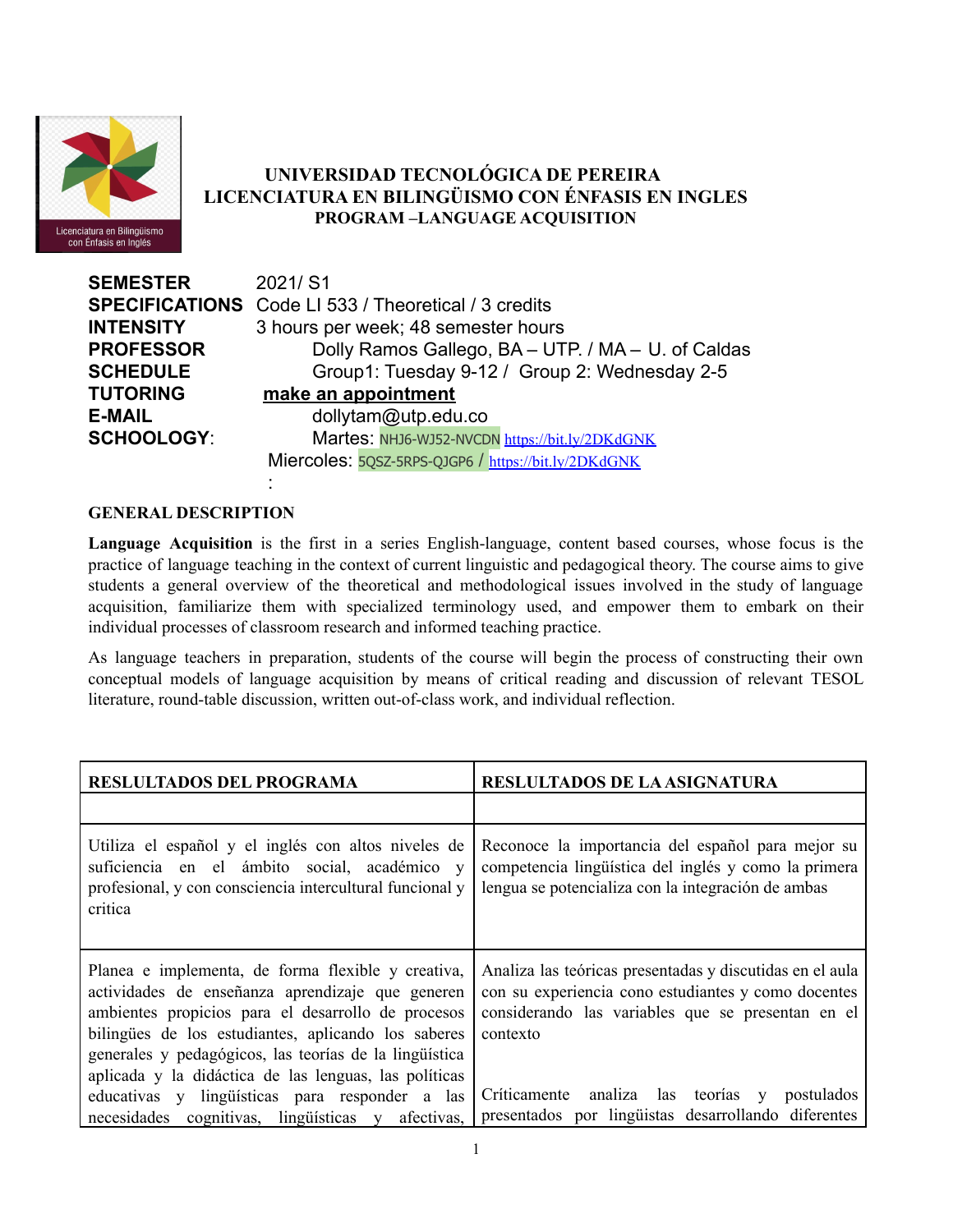| socio-culturales y económicas de diversos contextos                                                                      | ejercicios que le permiten analizar, comparar y debatir                                                                                                                                  |
|--------------------------------------------------------------------------------------------------------------------------|------------------------------------------------------------------------------------------------------------------------------------------------------------------------------------------|
| educativos/los educandos.                                                                                                | sobre estas                                                                                                                                                                              |
| Incorpora reflexivamente y con criterios pedagógicos<br>el uso de las TIC en el desarrollo de los procesos<br>educativos | Identifica y diferencia la confiabilidad y viabilidad de<br>las sitios web para adquirir la información necesaria<br>para (artículos, y recursos) que se requieren para la<br>asignatura |
| Analiza, diseña y adapta instrumentos y estrategias                                                                      | Construye planeación de clases teniendo en cuenta los                                                                                                                                    |
| para evaluar y autoevaluar tanto el desarrollo bilingüe                                                                  | recursos, contexto y población con el fin de generar un                                                                                                                                  |
| y bicultural de los estudiantes como su propia practica                                                                  | impacto significativo                                                                                                                                                                    |
| educativa a fin de reflexionar y plantear acciones de                                                                    | Reflexiona sobre su práctica y las teóricas puesta en                                                                                                                                    |
| mejora que promueve su desarrollo profesional                                                                            | marcha para mejor que hacer como futuro docente                                                                                                                                          |

|                                                              | <b>Content Proposed</b>                                                                                               |                                                                                                     |                   |  |
|--------------------------------------------------------------|-----------------------------------------------------------------------------------------------------------------------|-----------------------------------------------------------------------------------------------------|-------------------|--|
|                                                              | <b>THEME</b>                                                                                                          | <b>TASK / Products (may modify)</b>                                                                 | <b>WEEKS</b>      |  |
|                                                              | <b>Theories and Processes of Language Acquisition</b>                                                                 |                                                                                                     |                   |  |
|                                                              | Presentation of the program<br>Popular ideas about language<br>learning                                               | Signature of the program<br>Reading<br>Class written activity                                       | <b>WEEK1</b>      |  |
|                                                              | Popular ideas about language<br>learning<br>Language origin & features                                                | Folder/program/marker<br>Class activity<br>Material revision<br>Reading<br>Quiz the following class | WEEK <sub>2</sub> |  |
|                                                              | Comparing and contrasting first and<br><b>SLA</b>                                                                     | Task: Complete table of<br>popular ideas (NOW AND<br>THEN(Reflection))                              | WEEK <sub>3</sub> |  |
|                                                              | First language acquisition<br>(Acquisition vs. learning)<br>Second language acquisition<br>(Acquisition vs. learning) | Reading<br>Evaluate child<br>Task selecting a learner<br>Analysis and more                          | WEEK4             |  |
|                                                              | Critical period hypothesis (individual<br>5 minute presentation)                                                      | Take test<br>Design lesson plan                                                                     | WEEK <sub>5</sub> |  |
| WEEK 6<br><b>FIRST EXAM/</b> Summative of Tasks & Reflection |                                                                                                                       |                                                                                                     |                   |  |
| <b>Non-language Influences</b>                               |                                                                                                                       |                                                                                                     |                   |  |
|                                                              | Learners Characteristics (age<br>$\bullet$<br>difference, motivation(Dornyei &                                        | Reading<br>Assignments<br>Reading                                                                   | WEEK <sub>7</sub> |  |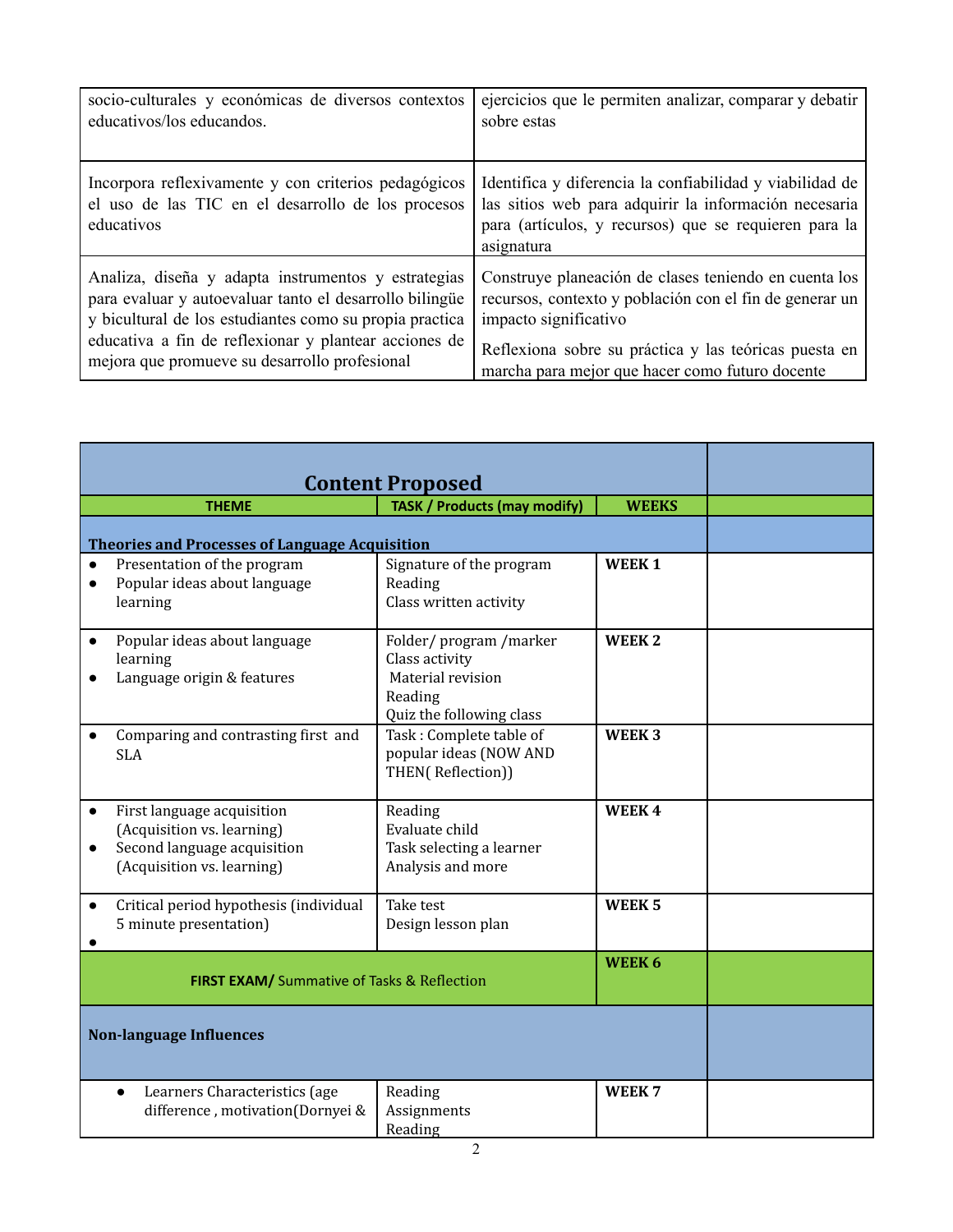| Otto), aptitude, attitude) Affect<br>(libro Sussan and Gass)                                                                                                                          | Quiz the following class                                                                  |                   |                                                                                                                       |
|---------------------------------------------------------------------------------------------------------------------------------------------------------------------------------------|-------------------------------------------------------------------------------------------|-------------------|-----------------------------------------------------------------------------------------------------------------------|
| Affective factors (anxiety, intro<br>$\bullet$<br>and extro, inhibition, etc)                                                                                                         | Assignment test revision and<br>application for different<br>groups different test        | WEEK8             |                                                                                                                       |
| Social-cultural factors (cultural<br>$\bullet$<br>shock, acculturation, culture<br>teaching, social distance, social<br>cultural approaches, gestures and<br>SLA) (libro Gass, Brown) | Movie "CRASH"<br>https://yts.mx/movie/crash-2004                                          | WEEK <sub>9</sub> | Class Discussion and<br>more                                                                                          |
| Learning styles<br>$\bullet$<br>multiple intelligences                                                                                                                                | Take test<br>Design lesson plan                                                           | <b>WEEK 10</b>    |                                                                                                                       |
| <b>SECOND EXAM/</b> Summative of Tasks & Reflection                                                                                                                                   |                                                                                           |                   |                                                                                                                       |
| Psycholinguistic aspects of language acquisition                                                                                                                                      |                                                                                           |                   |                                                                                                                       |
| Krashen's Monitor Model<br>Criticisms of Krashen's theories                                                                                                                           | Libro de Krashen Escaneado<br>https://bit.ly/2PQCYvS                                      | <b>WEEK 11</b>    | Reporte de la lectura<br>de un libro.<br>Foreign Language<br><b>Education "THE EASY</b><br>WAY" Stephan D.<br>Krashen |
| Theories of SLL<br>$\bullet$<br>How does the brain learn<br>The bilingual brain<br>$\bullet$                                                                                          | presentations                                                                             | <b>WEEK 12</b>    |                                                                                                                       |
| Transfer<br>$\bullet$<br>Role of the native language &<br>$\bullet$<br>(translanguage)                                                                                                | Class activity<br>Develop a poster with only<br>images that can speak about<br><b>CHP</b> | <b>WEEK 13</b>    |                                                                                                                       |
| Error analysis, treatment and<br>$\bullet$<br>correction<br>Inter-language and Fossilization in L1<br>& L2                                                                            | Apply of correcting with<br>feedback                                                      | <b>WEEK 14</b>    |                                                                                                                       |
| Teaching English to elderly and early<br>childhood                                                                                                                                    | Analysis Report                                                                           | <b>WEEK 15</b>    |                                                                                                                       |
| <b>FINAL EXAM/ Summative of Tasks &amp; Reflection</b>                                                                                                                                |                                                                                           |                   |                                                                                                                       |
| Revising grades and papers                                                                                                                                                            | Feedback                                                                                  | <b>WEEK 16</b>    |                                                                                                                       |

### **EVALUATION**

- The **first partial grade** will be the summative of the first six weeks' in and out-of-class work. It will represent **30%** of the definitive grade.
- The **second partial grade 20%** will be the summative of the next four weeks, in and out-of-class work
	- o For the second exam the presentation of the book report will be included **10%**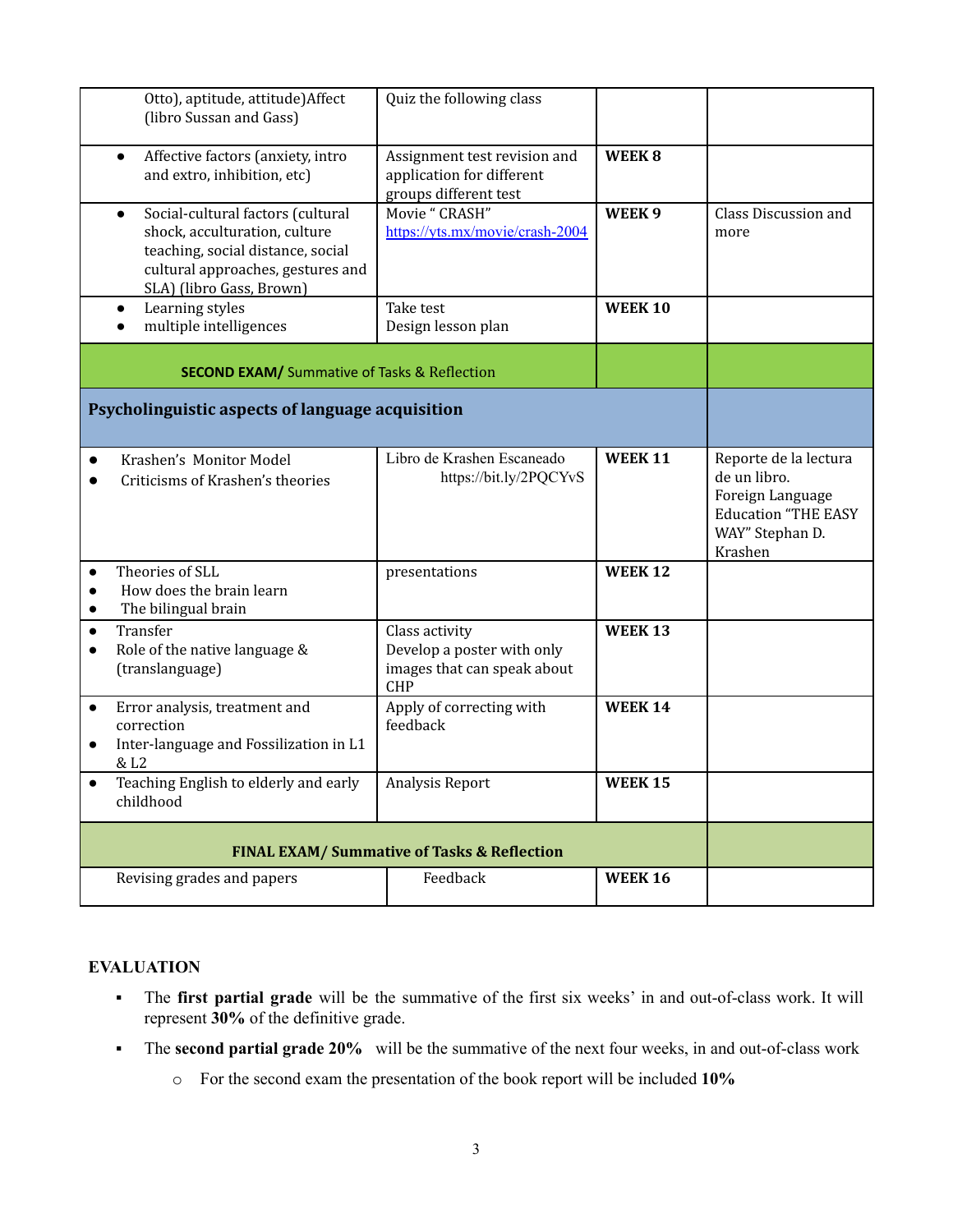- An **oral presentation\*** about one of the topics presented in the course will represent **20%** of the definitive grade.Ver y SEGUIR paso a paso los criterios de la presentacion con monitor/a.
- A **final exam** will be the summative of the next five weeks, in and out-of-class work (includes the folder) **20%**

## **NOTE: All assignments must have the NAMES OF ALL THE PARTICIPANTS**

## **IMPORTANT RECOMMENDATION:**

### I strongly suggest to keep record and a backup of all the grades you get due to that we should not all rely **on technology.**

Every reading text, document, task, quiz, journals, reflection and exam must be kept in the folder in due to that at the end of the semester it will be checked and evaluated.

### **METHODOLOGY**

The methodology for this course will center on oral presentation of theoretical material, complemented by whole-class and small group discussions based on prior readings of selected texts, as well as 30 minute oral research article presentations by students on selected topics of special interest (follow rubrics). As part of student professional growth the course will include the reflective component within development of the course..

The course will incorporate elements of these four **pedagogical models**:

| <b>MODEL</b>                                                                                                                                                                                                                                                                                                          | <b>STRATEGIES AND ACTIVITES</b>                                                                                                                                                                                                               |  |  |
|-----------------------------------------------------------------------------------------------------------------------------------------------------------------------------------------------------------------------------------------------------------------------------------------------------------------------|-----------------------------------------------------------------------------------------------------------------------------------------------------------------------------------------------------------------------------------------------|--|--|
| Humanistic: Reading assignments, classroom<br>dis-cussion, student presentations, written tasks<br>and other activities facilitate individual and group<br>processes of intellectual, emotional, spiritual and<br>professional growth that empower students to<br>contribute meaning-fully and positively to society. | Individual and group reflection about<br>$\bullet$<br>students' learning process<br>Peer assessment in which students evaluate<br>$\bullet$<br>classmates' performances in context of<br>oral presentations.                                  |  |  |
| Socio-contructivist: Students complete a variety<br>tasks that reflect their interests, needs, and<br>individual learning styles. Evaluation takes into<br>account assimilation of skills and concepts into the<br>construction of personalized models of second<br>language acquisition and pedagogy.                | Classroom discussion based on assigned<br>$\bullet$<br>readings<br>Written and oral tasks related to problem<br>$\bullet$<br>solving<br>Collaborative<br>and<br>cooperative<br>tasks<br>$\bullet$<br>requiring students to negotiate meaning. |  |  |
| Critical-reflexive: Students critically examine<br>their own models, attitudes and beliefs about<br>language acquisition in the context of concepts<br>presented in the course. Students<br>assume<br>responsibility for their own learning.                                                                          | Analysis of diverse theories of language<br>$\bullet$<br>learning<br>Critical analysis of ideas encountered in<br>$\bullet$<br>assigned texts, videos and movies                                                                              |  |  |
| <b>Content based:</b> Course materials and class<br>activities facilitate students' understanding of SLS<br>paradigms while strengthening their proficiency in<br>the understanding and use of the English language.                                                                                                  | Integration of skills and sub-skills related<br>$\bullet$<br>to language acquisition                                                                                                                                                          |  |  |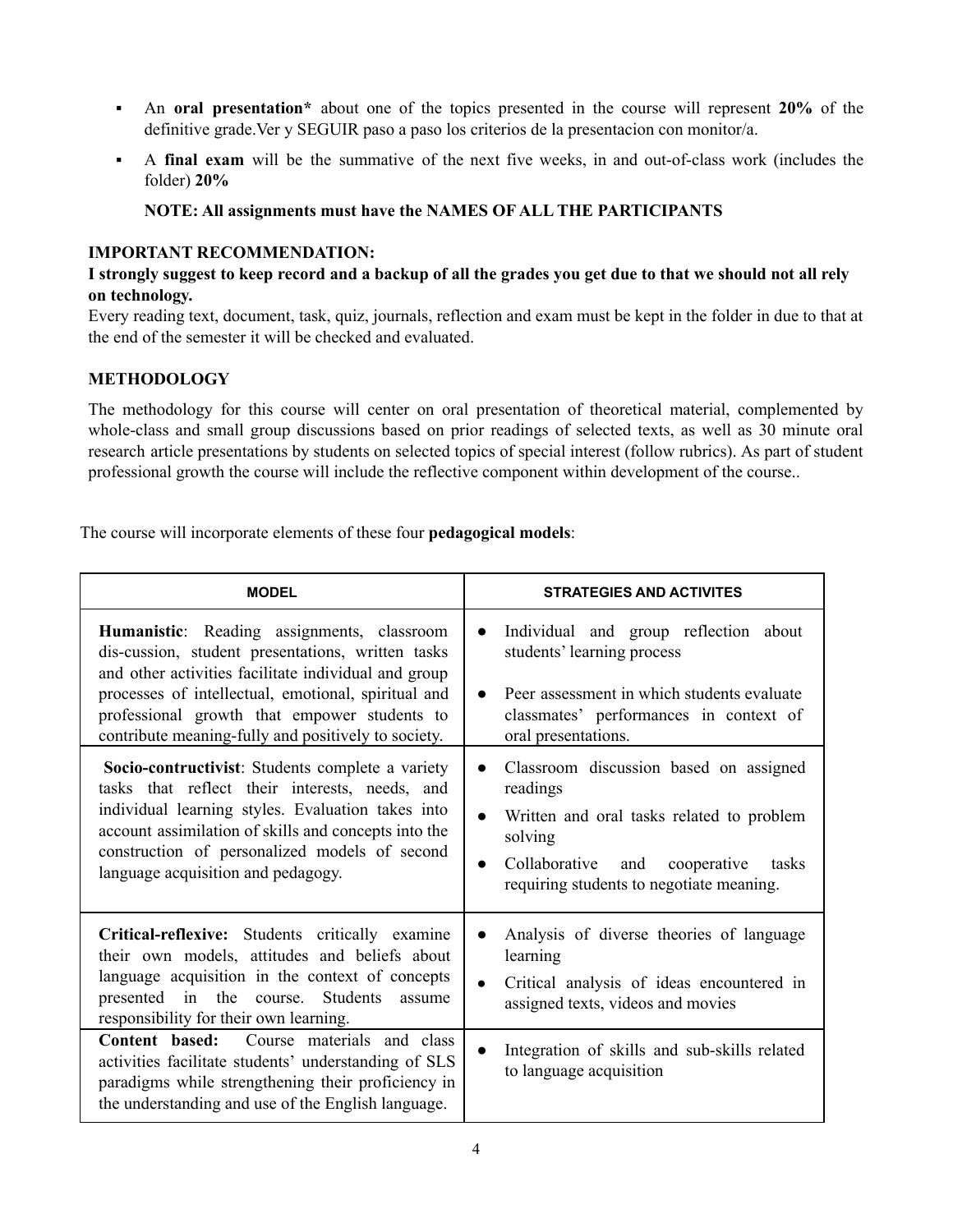## **BIBLIOGRAPHY**

BIALYSTOC, E. (1978) Theoretical model of second language learning. Language learning. Vol. 28, no.1,

BROWN, Douglas H., Principles of Language Learning and Teaching. 4th Ed. Addison Wesley, 2000. 352 pp. 418.007 B878

CARTER, Ronald & Nunan, David, The Cambridge Guide to Teaching English to Speakers of Other Languages. Cambridge University Press. 2001. 294 pp. 401.41 C178

CLIFF, Peter. The Oxford English Dictionary Online. Available from the Internet: [http://www.ariadne.ac.uk/issue23/oed-review/.](http://www.ariadne.ac.uk/issue23/oed-review/)

COUNCIL for Cultural Cooperation, Education Committee, Modern Languages Division. Common European Framework of Reference for Languages: Learning, Teaching, Assessment. Cambridge: Cambridge University Press. 2001. 260 pp. 418.007 C734 E.2

CRYSTAL, David, The Cambridge Encyclopedia of Language 2<sup>nd</sup> Ed. Cambridge University Press, 1997. 480 pp. R403 C957 E.3

DONATO, R. (1991) Collective Scaffolding in Second language Learning.

ELLIS, R. (1985) Learner Strategies. Understanding Second language acquisition. Oxford University press.

ELLIS, R. (1995) The Study of Second Language Acquisiton. Oxford University press.

ELLIS, Rod. Second Language Acquisition. Oxford University Press. 1997. 147 pp.

FINEGAN, E. (1994) Language: its structure and use. Harcourt Brace College Publishers : Texas. 2<sup>nd</sup> ed.

JIANG, W (2000) The relationship between culture and language.

KRASHEN, S (1981) Second Language Acquisition and Second Language Learning. University of Southern California. (Updated in December, 2002). Available

on:[http://www.sdkrashen.com/SL\\_Acquisition\\_and\\_Learning/index.html](http://www.sdkrashen.com/SL_Acquisition_and_Learning/index.html)

LIGHTBOWN and Spada (2004). How languages are learned. Oxford University press.

PECCEI, Jean Stilwell. Child Language 2<sup>nd</sup> Ed. London: Routledge, 1999. 116 pp. 401.93 P365

PERRY, Ronald Alan. *Foreign language acquisition and individual learner traits: a look at some extra-ordinarily successful language learners*. Revista de Ciencias Humanas No. 33, Julio de 2004. Universidad Tecnológica de Pereira. p. 67. Also available from the Internet:

<http://www.utp.edu.co/php/revistas/cienciasHumanas/docsFTP/115711RonaldCAlanCPerry.pdf>

Sussan & Gass (2013). Second Language acquisition. An Introducton course.Routledge . New York and London

### GENERAL CONSIDERATIONS

- Please arrive punctually and remain until the class finishes. If you miss part of a class session, it is *your responsibility* to find out from your classmates what you must do to prepare for the next class.
- Quizzes and other graded class work not presented due to *unexcused* absence will receive a grade of zero (0.0). Students who arrive late to class after aquiz will not be allow to present it
- Out-of-class work that is not presented on time will be penalized one point  $(0.5)$  for each day it is late. Missing class, (except for excused absences) does not exempt you from presenting assignments on time.